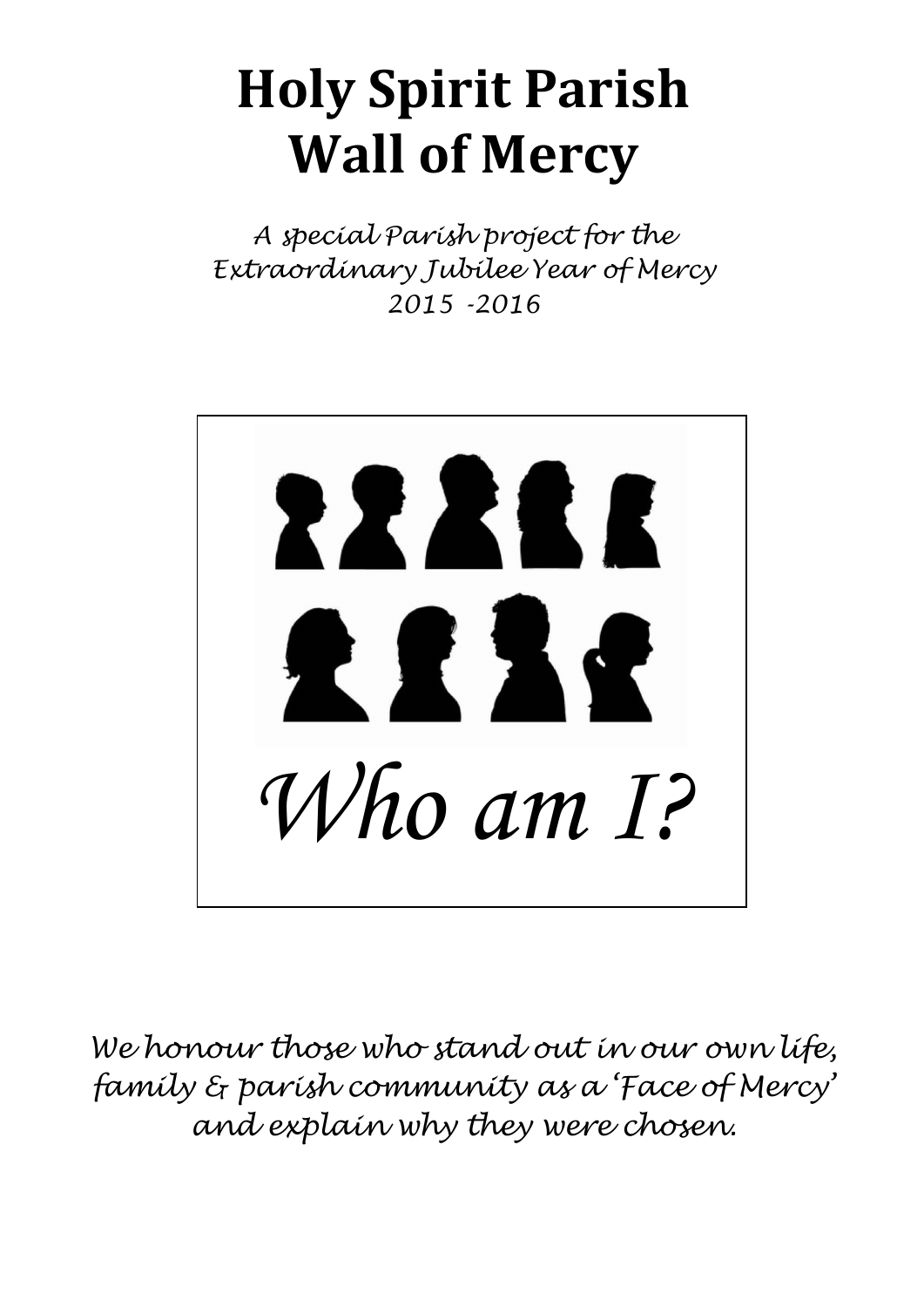# **Plaque 1: LOUISE HINDS**

I chose Louise Hinds because during her 76 years of life, Louise quietly and humbly came to the rescue of so many acquaintances, friends and family. She was a warm haven to anyone in need. One-on-one Louise eased people through grief, loneliness, fear and practical needs.

Her vocation in life was to serve others.

## **By Pauline Williams**

# Plaque 3: JOHN MICHAEL HAYES AKA MICK/POPPA

I chose Poppa, our great grandfather because Poppa was the father of 2, grandfather of 9 and great grandfather of 18. Born in 1916, he died 3 months short off a century. He joined the military police during the  $2^{nd}$  World War. After, he was a district inspector for the Melbourne Tramways for over 40 years. He and Nana moved to Rye when he retired  $-$  he LOVED the ocean! He cared for Nan until she died at 73. For the next 26 years he lived independently, volunteered for the blind association for 10 years, gave up a 60yr smoking habit and sat for hours on the beach with friends each day. He was very active in his care home up until his last week. His warm heart, caring ways, cheeky manner and great humour ensured he was loved by and loved many people during his life.

#### **By Manson Family**

# **Plaque 6. MARYANNE SCOTT**

I chose my Nana, Maryanne Scott, because she touched our lives very much. She also had a strong faith with God. Anyone she came across she gave the same respect as she did to others. We love her very much and may she rest in peace.

## **By Tori and the Stone Family**

# **Plaque 7: LEO BROPHY**

I chose Leo Brophy because his great love for people from all walks of life saw him set up schools in Africa, support others to get on their feet. He was most well-known for his advocacy through the many years he spent writing articles to bring attention to the plight of the disadvantaged.

#### **By Carmel Brennan Cathy and Nathan Donnison**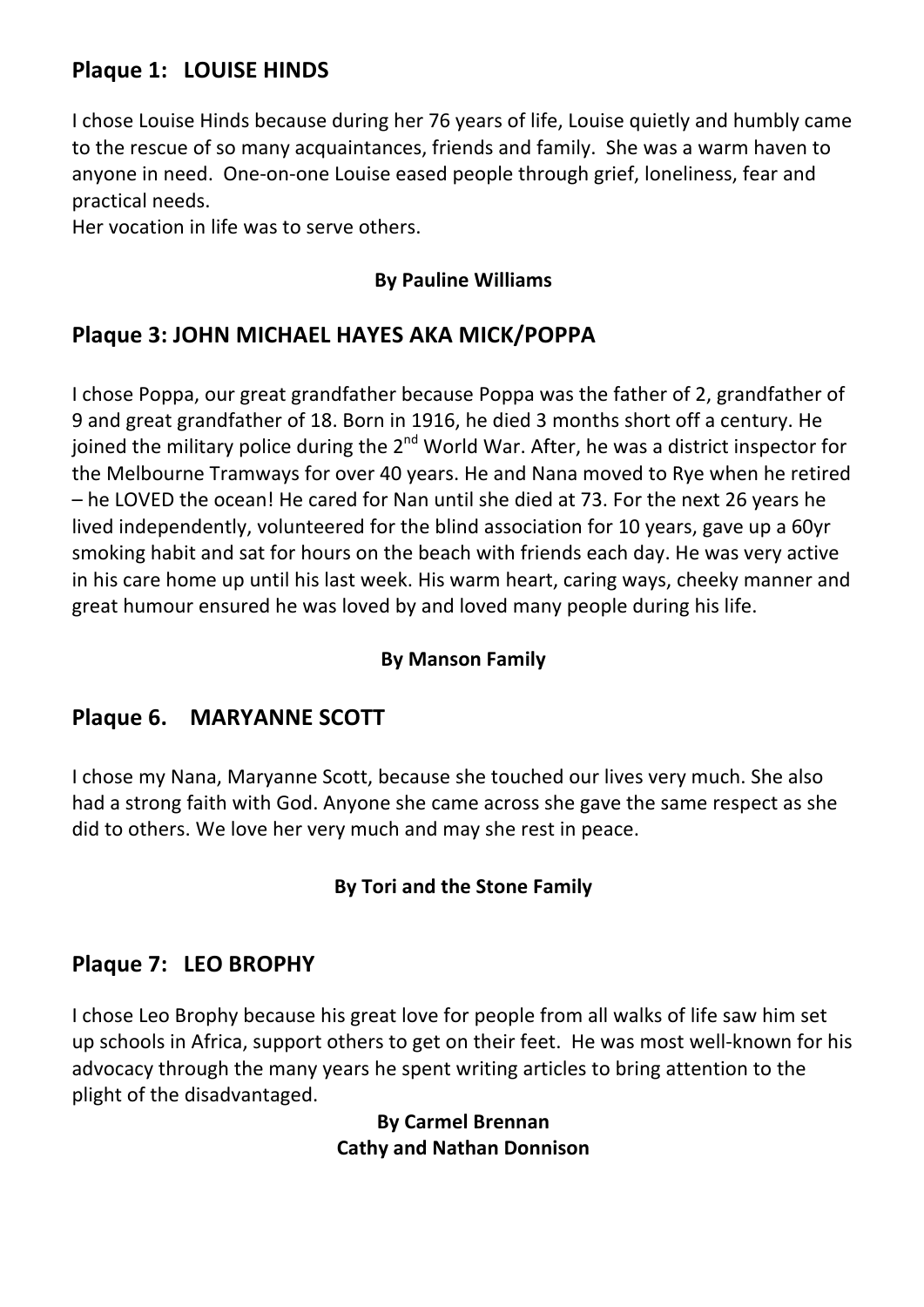# **Plaque 8: PATRICIA O'SULLIVAN**

I chose my Mum because she was very dedicated to her faith and family - that was her life. The mother of 7 children and living on a farm, she encountered many challenges  $$ floods, droughts and raising 7 children, but always made the most of the little that she had. Mum passed away on  $19^{th}$  December 2015, a week before her  $90^{th}$  birthday, with all her family around her.

#### **By Maureen Taffe**

# **Plaque 9**: **NANCY D'ALLENSNDRO & MARJORIE STORY**

I chose Nancy and Marjorie because these two ladies have been a part of my life for almost 70 years. One of strong Catholic Italian back ground, the other equally strong Church of England. To me they represent grace, humanity, charity, love and kindness. Always there when needed, no questions asked, ready to help whatever the situation.

## **By Shirley Graham**

## **Plaques 11: ANNIE THERESE NOLAN**

I chose my grandmother because she was "A light of mercy in my life"...The mother of 9 children and a mentally ill husband. This woman had a tough life. The love, care and mercy that she showed everyone whom she met on her path of life changed people. Nana came to live with our family (of 9) before I was born. She was my second mother. Her unconditional, love and mercy gave me the tools of which guide my life.

#### **By Tina Toomey**

# **Plaque 12: FR. CARMELO SIMONCELLI**

Fr. Simoncelli came to Japan in 1950 as a Salesian priest and worked at our parish in Tokyo from 1975 - 1985. His mottos are "if it's God's will", "our eyes are for others", "our hands are for others", "our heart is made to love others". He showed these words by emptying himself to love others. He is 89 years old now.

## **By Yasuharu and Hiroko Sugimoto**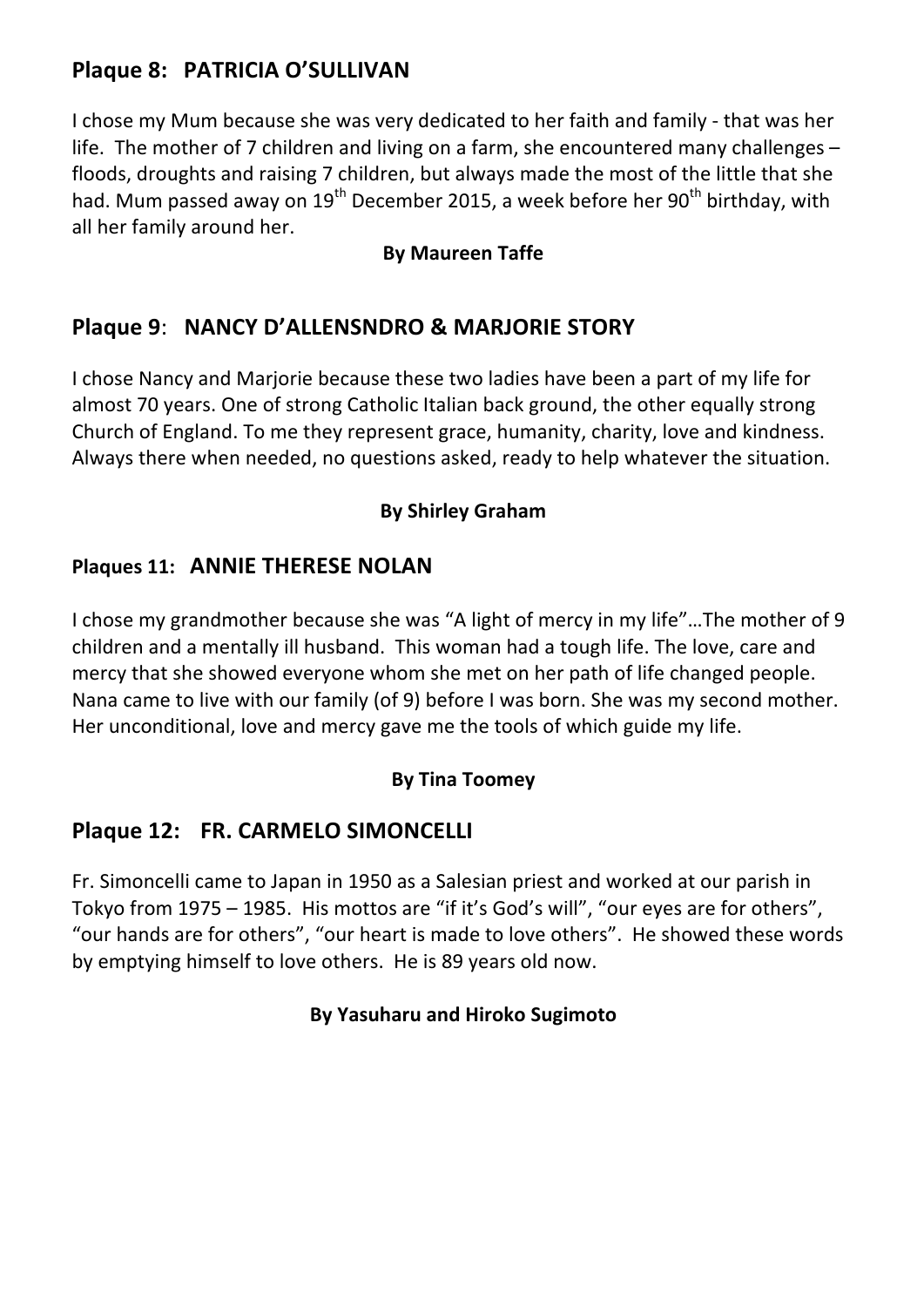# **Plaque 13: FR. EUGENE SAN**

I chose Fr. Eugene because I see him as a genuine face of mercy. Through working with him while he was at our parish, he began to be an inspirational model for me  $-$  a faithfilled Catholic who lives out his beliefs in everyday life.

Fr. Eugene is a caring, considerate, understanding and always willing to assist in his own humble way. He is how I imagine Jesus would be in our world today.

#### **By Karen McQuade**

# **Plaque 14: NONY CHONG**

I chose my oldest sister, Nony, because she represents the word "mercy" in every sense  $-$  graceful, compassionate and exudes kindness in all that she does.

There was one day in my early 20s when Nony was driving me to the airport. I got angry when 

the car in front of us suddenly made a right turn without indicating but Nony said calmly, "maybe he didn't realise his indicator wasn't working". That's very her, always slow to anger, always seeing the good rather than the faults in others. That incident made me realise how much I wanted to be like her, and to raise a God-loving family, just like her.

To this day she continues to inspire me with her unwavering faith in God and leading a prayerful life. She's my oldest sibling but more importantly, she's a role model to me in more ways than she ever realised.

## **By Cecilia Chong**

# **Plaque 15: MRS. ETHEL HUNT**

We chose Ethel because she was a loving, caring and compassionate woman to family and beyond. In humble, unassuming and practical ways, Ethel supported people suffering from mental illness, depression and disabilities. She cared for the poor, Aboriginal community, and orphans. She had an incredible sense of justice. Ethel lived the words, "To know all is to forgive all". Her life has inspired successive generations!

## **By Noel and Marea Richardson**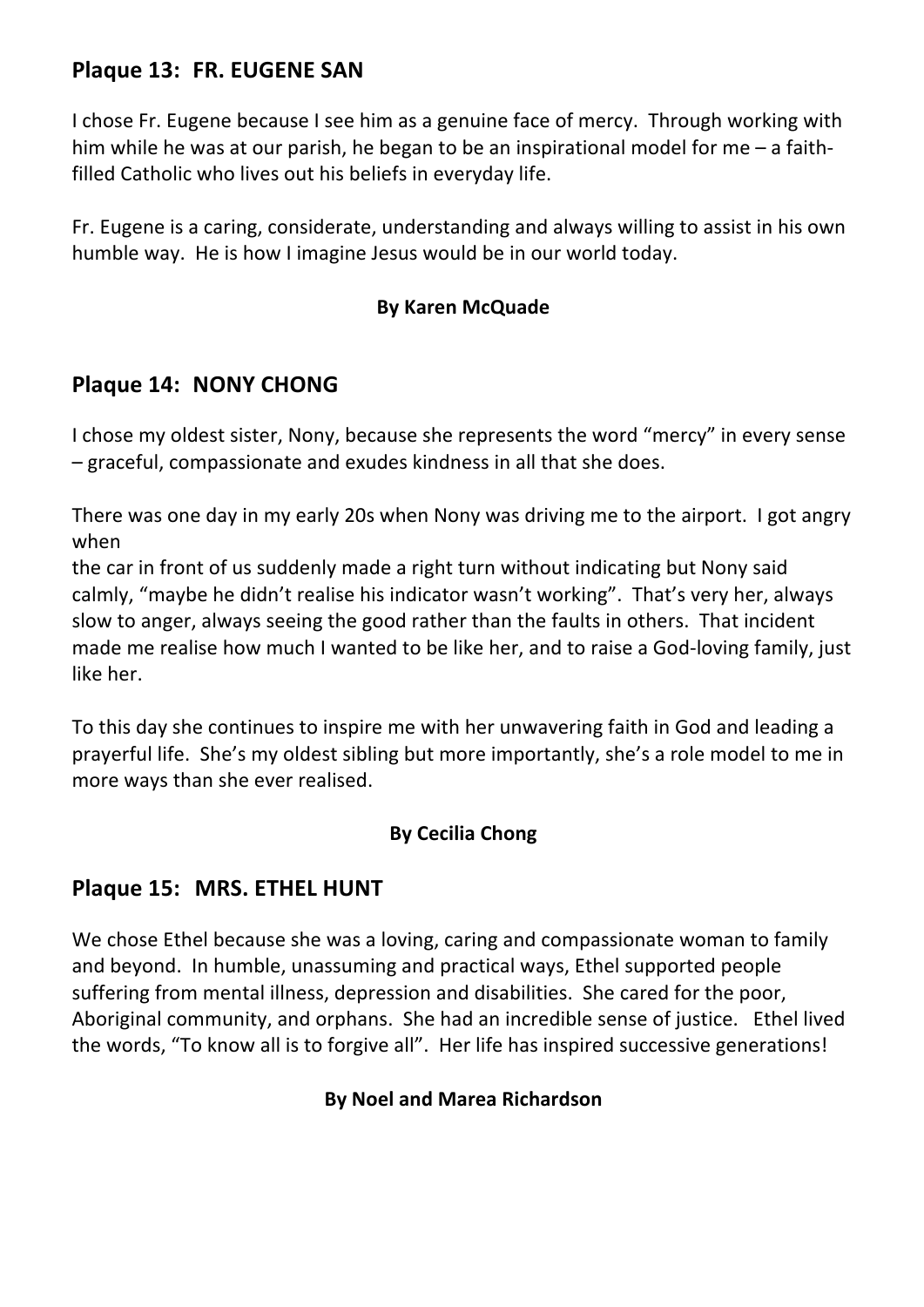# **Plaque 16: JOHN FOLEY**

I chose my Grandad because he always rings his 97 year-old mother every day at 11:00 to see how she is. He takes communion to people in nursing homes. He always makes his 13 grandchildren laugh and makes us spoilt. We love our Grandad.

# By Phoebe Brown (age 8)

# **Plaque 17: ELLEN CATHERINE ENGLISH (1898 – 1987)**

I chose my mother because she was gentle, generous, consistently hardworking with James, gave their 3 children Catholic education unlike her education (Catholic) relinquished in favour of siblings.

Possibly ahead of her time, in believing she shouldn't have to remain a worker for her birth family. She ran farms (dairy) rising at 4 am, seven days, plus shops. Fasting, 18 hours before Holy Communion, Sundays.

#### **By Annette Heskett**

# **Plaque 18: AUNTY MAGGIE**

I chose Aunty Maggie because of her generous works of love and kindness in caring for us siblings as we were growing up. Always giving of herself in meeting our needs, without question, without complaint. In spite of the darkness, her light shone through her acts of love and mercy.

#### **By Ingrid Jansz**

## **Plaque 20: WENDY VENABLES**

I chose Wendy because she inspired me with her compassionate and caring nature towards all people regardless of colour or creed. My friendship with Wendy started 15 years ago with our mutual love of craft. Staunch in her religious beliefs as a "Salvationist" and caring for people with disabilities for many years. I am grateful that Wendy is still my patchwork friend to this day.

#### **By Margaret Anderson**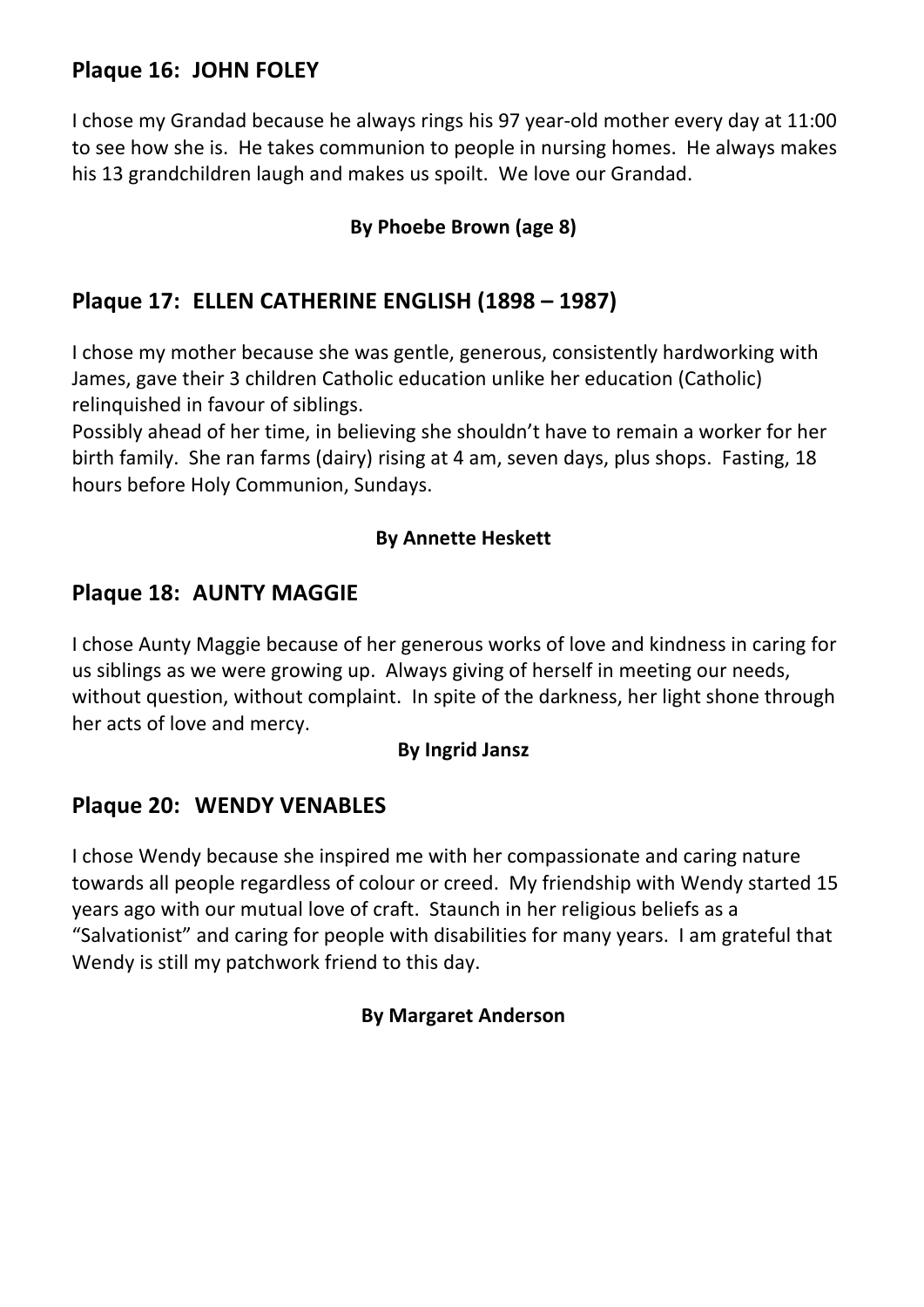# **Plaque 23: KATH YOULTEN**

I chose Kath Youlten because for the past 35 years Kath has volunteered her time as a committee member for Trefoil Guiding Group and Thornbirds Ladies Group. Kath is a wonderful example of living a merciful life through the tireless hours she has spent on these committees fundraising for charity. Kath and her friends have supported well over 50 different charities showing much kindness compassion and love.

#### By TBA

# **Plaque 27: SISTER ROWENA (the little nun)**

Sister Rowena serves in a nursing home in New South Wales where my grandmother was a resident until she passed away in May. Sister Rowena was with us throughout my grandmother's last days. We dubbed her the little nun, due to her small stature, but as we got to know her, we thought of her as "little" also due to her great humbleness.

One particular memory will stay with me forever. As we sat together by Nonna's side, she said to me "Aren't they amazing" talking about the dementia residents we could see out the window. I quickly quelled my immediate reaction to dispute her, as I considered their lack of mental capacity. I found myself actually "seeing" these people, seeing them the way Sister Rowena did, as Jesus in the flesh. "Yes, they are amazing" I replied to her. It was one of those remarkable moments when God's presence is palpable.

The little nun, has an amazing way of seeing Jesus and showing mercy the way he did, in her care, both of the residents and of the families who's loved ones are at the end of their lives.

#### **By Yvette Collins**

## **Plaque 29: ANNA MASSAROTTI**

I chose Anna because she inspired us all be to humble and merciful to everyone. She brought out the best in people fortunate to come into contact with her. She found a reason to make you smile when you were down. Anna never had a bad word to say about anyone. She graciously shared her love with everyone.

## **By Tony and Fiona Massarotti and family**

## **Plaque 32: KATH HAMILL**

I chose Nana Kath because she is very kind. My Nana is honest and helpful to me and my family. My Nana often looks after us, she cooks for us and is very helpful in the community. My Nana is a good Christian and sets a good example.

#### **By Jackson Habib**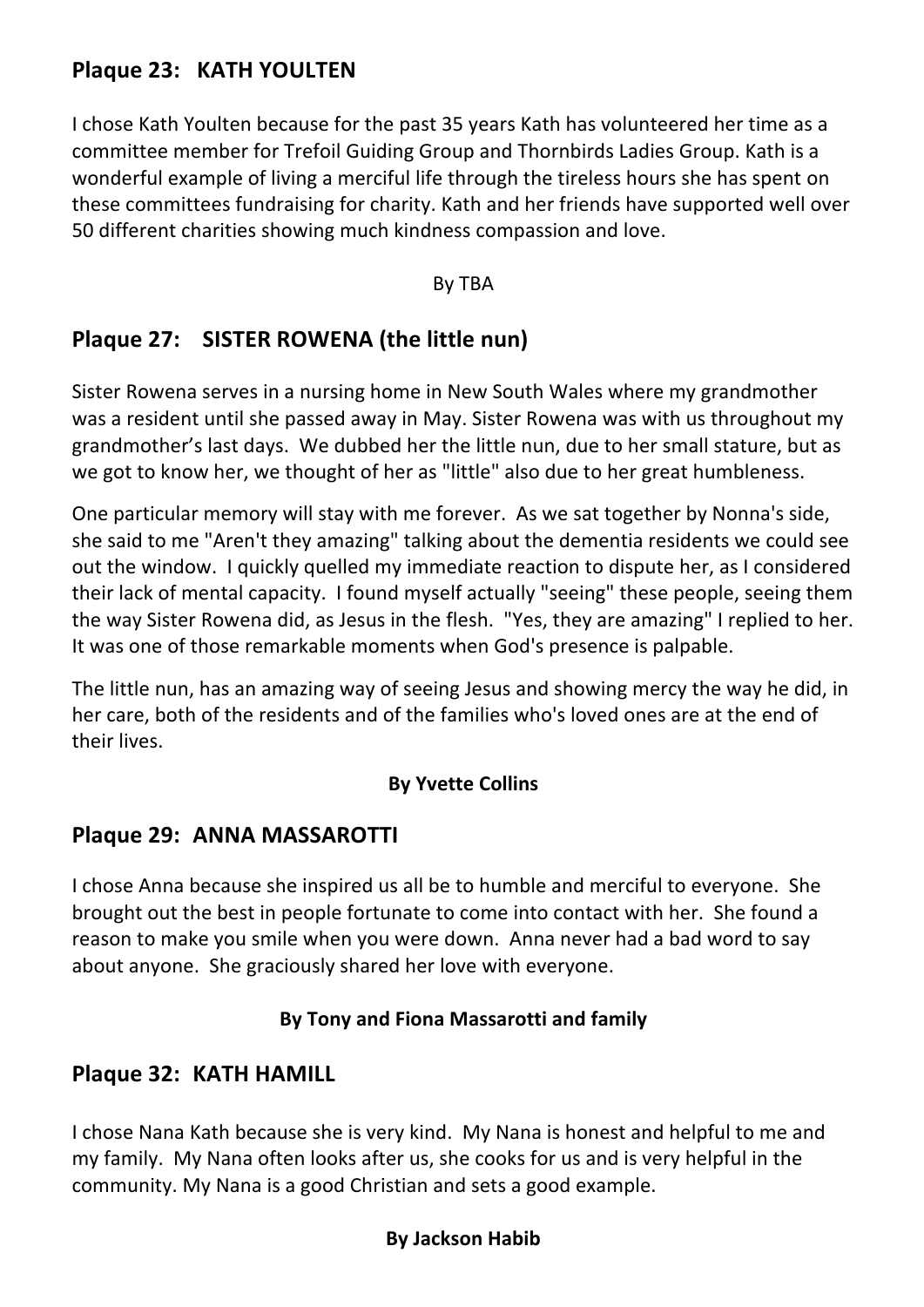# **Plaque 34: JACINTA ROSE DEED**

I chose Jacinta because she is kind, loving, and friendly and she always tries cheering people up. She loves everyone she meets including me. Jacinta shows mercy and grace wherever she goes.

#### **By Madison Bell**

## **Plaque 35: ANGELO TROIANI**

I chose Angelo because he was my kind and fun-loving Nonno, who had great faith in God. He went to church every Sunday and sang in the church choir. Angelo was very generous with his time and always helped others, especially in the garden. Sadly Angelo passed away in 2011, but we still love him.

#### **By Ethan Troiani**

## **Plaque 38: JAMES BARDEN**

I chose James because he does lots of jobs at SPJ but he shows mercy by supporting the whole SPJ community. He drives people to appointments, shops and even the airport. He does jobs at people's homes and spends time with people who need someone to talk to. Some people are new to Australia and he helps them too.

## **By Teagan Barden**

## **Plaque 39: MARITA NORTH-COOMBES**

I chose my Nan because she shows mercy by putting other people's needs before her own. She helps the elderly in their daily life. She also dedicates her time to her family, especially her 12 grandchildren. She is a very kind, compassionate and loving person and we are very thankful for her.

#### **By Chloe North-Coombes**

# **Plaque 42: MARGARET GLUMAC**

I chose Margaret because she is a beautiful person who shows mercy in all aspects of her life. At home she has taken in family who have needed support and assistance with no hesitation. At work she eases people's lives by giving comforts such as kindness, a smile, a laugh and reassurance to the patients and their families.

## **By Sharlotte Brown**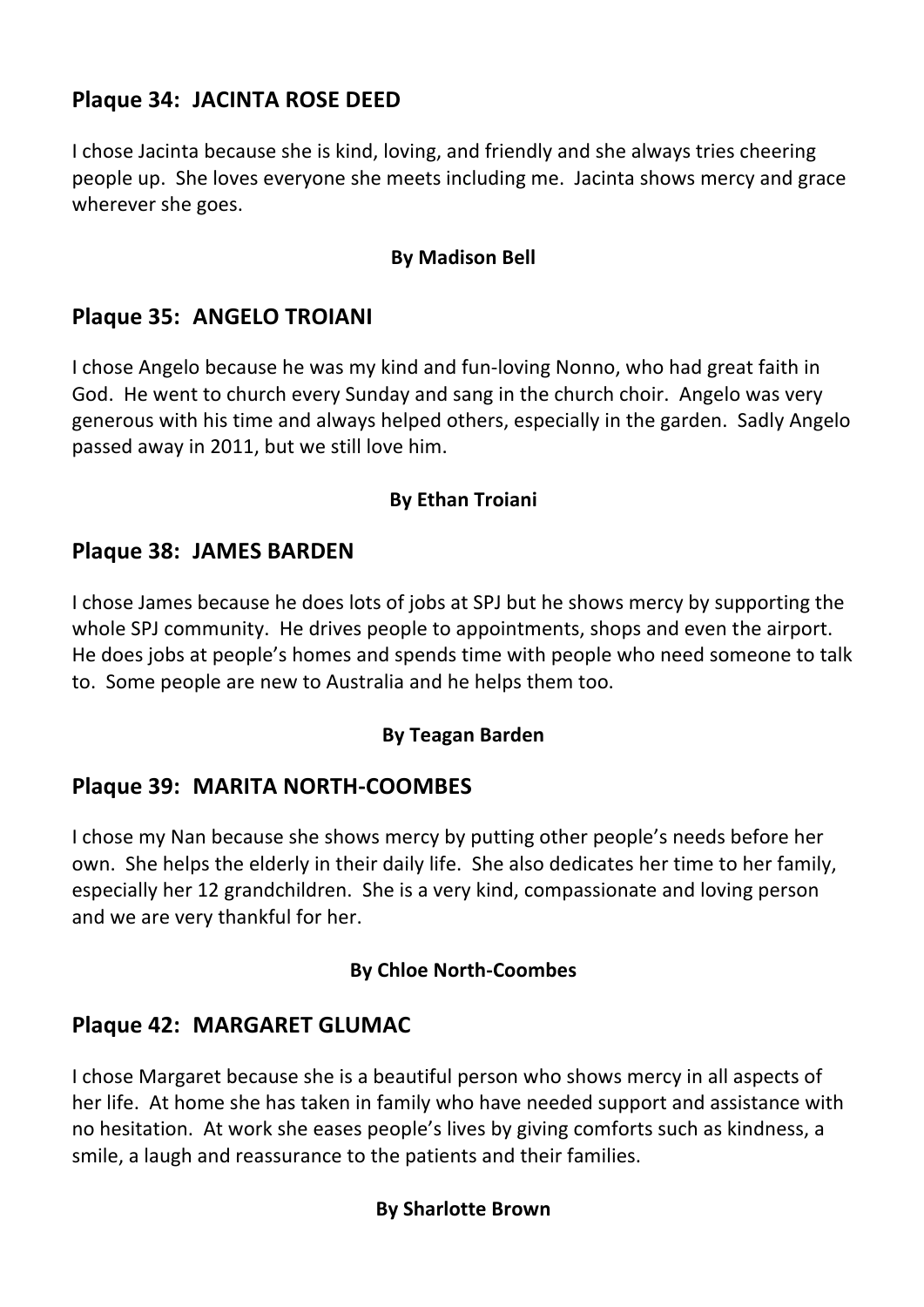# **Plaque 43: GRANDMA (JENNY)**

I chose Grandma because she was a loving and caring person. She was devoted to her family and would do anything for them. She was always thinking of other people and would do what she could to help them. Even when she was sick she was still thinking of others, and was determined to make my Communion dress as she knew this would be special to me.

#### **By Ella Motteram**

## **Plaque 44: ANDREW GIBSON**

I chose my Dad because he always puts everyone before him. He is loving, caring, smart, and never gives up. Xoxo

#### **By Ava Gibson**

## **Plaque 46: BRIAN HODGSON**

I chose my Pop because I think he is a merciful person because he is always willing to help others and their needs above his own! He is kind, generous and a compassionate human being.

## **By Abbey Fletcher**

## **Plaque 52: NOLA CURRAN**

I chose Nola Curran because she is kind, willing to help and inclusive of others. She is a hard worker and shows compassion and understanding to those less fortunate in her daily life and work every day. Nola is a great role model to those around her. She is gracious and is willing with her time for me and by this I know that I am loved. She drives and encourages me to follow my heart and my dreams.

#### **By Rilee Oliver**

# **Plaque 56: SR MARGARET PURCHASE**

Our Aunty Margaret (Sister Margaret Purchase) was an example of mercy personified. She said her special gift was hospitality and she certainly made everyone feel welcome and appreciated in a special way. Her years of service to others, through her vocation as a Daughter of Charity for over 60 years was inspirational.

#### **By Maryann Street**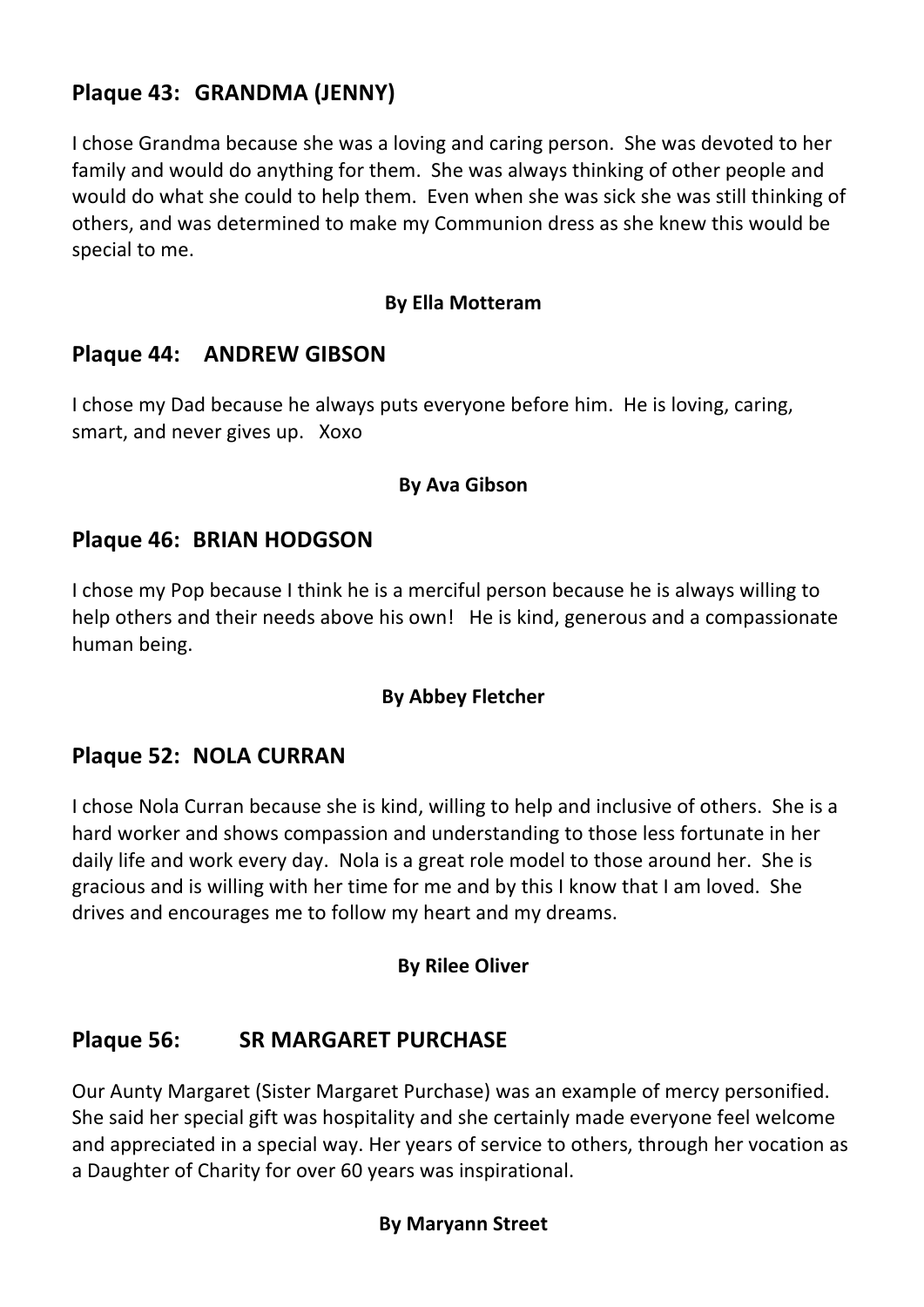# **Plaque 60: MARITA MILLS**

I chose my nanny because she shows mercy to me because she's funny, loving and makes a great friend. She can start a conversation and make it last for hours and it's still not boring. She shares and tries her best in everything she can, and I love her just the way she is.

#### **By Makedde Hartman**

# **Plaque 61: TINA BUCCHERI**

I chose my Grandma because she has been a volunteer at Meals on Wheels for many years. Meals on Wheels is somewhere that provides meals to people in their homes who are unable to cook for themselves, like elderly people and the disabled.

#### **By Siena Martucci**

# **Plaque 64: DORIS HOLMES**

My Great Grandma Doris Holmes, is a very special person who represents the "Face of Mercy" for me. She is a model of love, compassion and inspires me in many ways. She is the oldest in my family being 94 years old and I love her so much and I am so lucky to still have her. She inspires me by being able to live for this long and is still driving and telling me what to do. I love touching her hair which she hates as she gets it done at the hairdressers before she sees us. She is funny and tells us great jokes even when she laughs all the way through it.

#### **By Amelia Chapman**

## **Plaque 66: LYN DAVEY**

I chose Lyn Davey because she knits hats and clothing for babies in hospital and the under privileged. Lyn always welcomes you with open arms. She spends so much time helping others and it's important to her to pay her respects to God in church. When I grow up I would like to be like Lyn.

#### **By Ella Davey**

#### **Plaque 70: MAUREEN POTE**

I chose Grandma because if I was worried she would always pray for me with her Rosary Beads. She was a loving and caring person. When I would see her she would give me a hug and kiss. She had such a good mindset. She loved praying and helping people in need.

#### **By Starly Pote**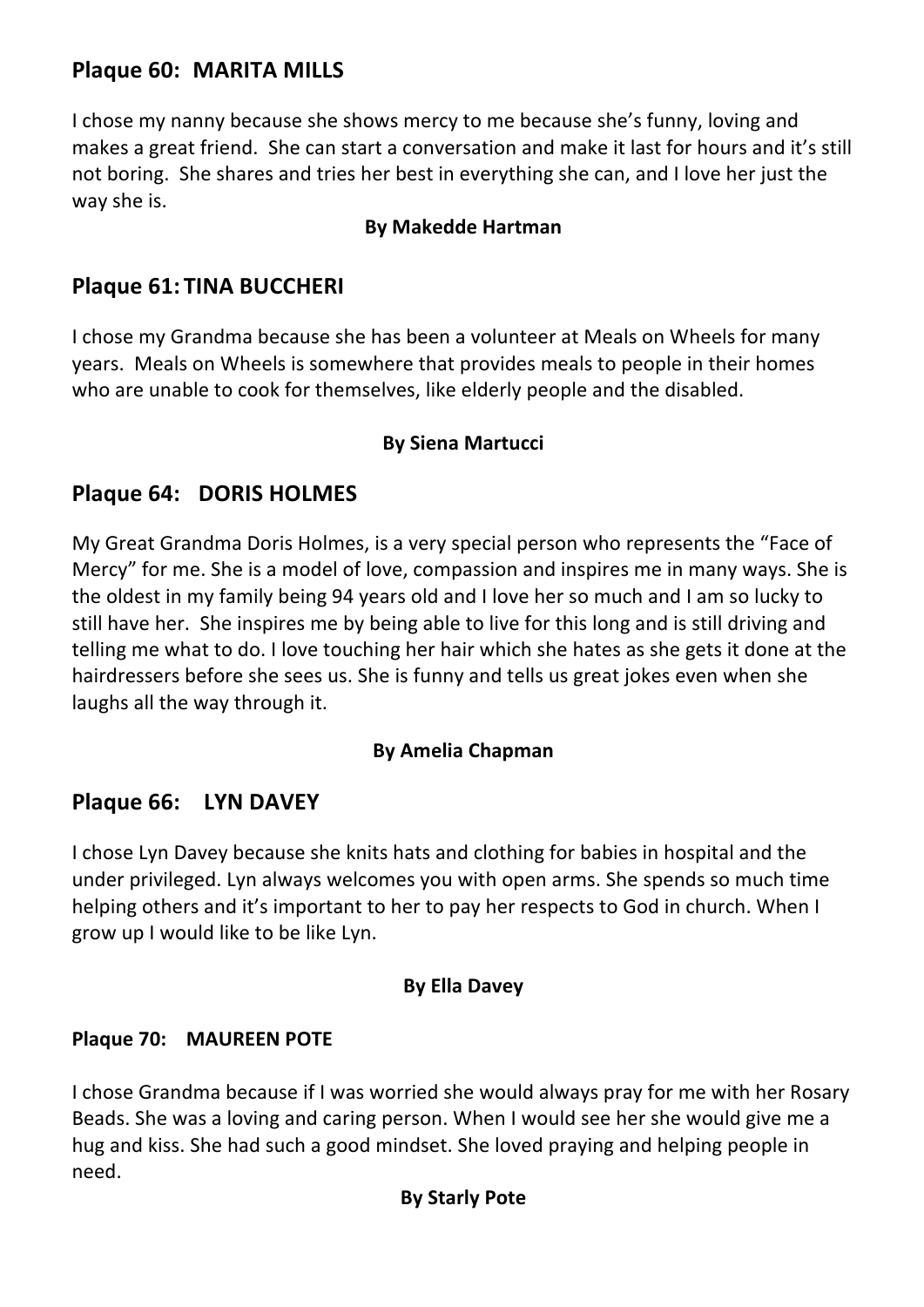#### **Plaque 71: POPPY ALF**

I chose Poppy Alf because he is so kind. When I was a baby he sang songs to me. I chose him because he made wooden toys for people who could not afford toys at the toy shop.

#### **By Ava Leonard**

## **Plaque 74: IMRE GUETH**

I chose my Papa because he is a wonderful great grandfather that is always interested in what I am doing and trying to help me in any way he can. He is always giving us fresh fruit and vegetables from his garden because he knows how much my family and I love them. He is selfless and always puts our needs before his.

#### **By Taline Gaudion**

## **Plaque 75: ROSE POTE**

I chose Nana because she shows the gifts and fruits of the Spirit. Nana Rose is compassionate because she has worked with people with special needs for the last 8 years. Nana Rose cares for these people and shows kindness. Nana is a mother of six children and grandmother of 10. She cares for everyone and loves her family. Nana is patient and forgiving.

#### **By Thomas Rees**

## **Plaque 77: SUZI FAULKNER**

I chose my mum Suzi, because she is a kind forgiving person, I find she can be forgiving even when tough times come. She is very compassionate and is understanding towards myself and others. I think she is merciful.

#### **By Isabella Faulkner**

## **Plaque 78: BERNARD DOSSETTER**

I chose Grandad because he was a Staff Sergeant Signals Training Officer of the Nigerian Army in the 1960's. Grandad helped the Nigerians protect their country. He often had to show compassion to his troops knowing the times they had been through.

#### **By Luke Dossetter**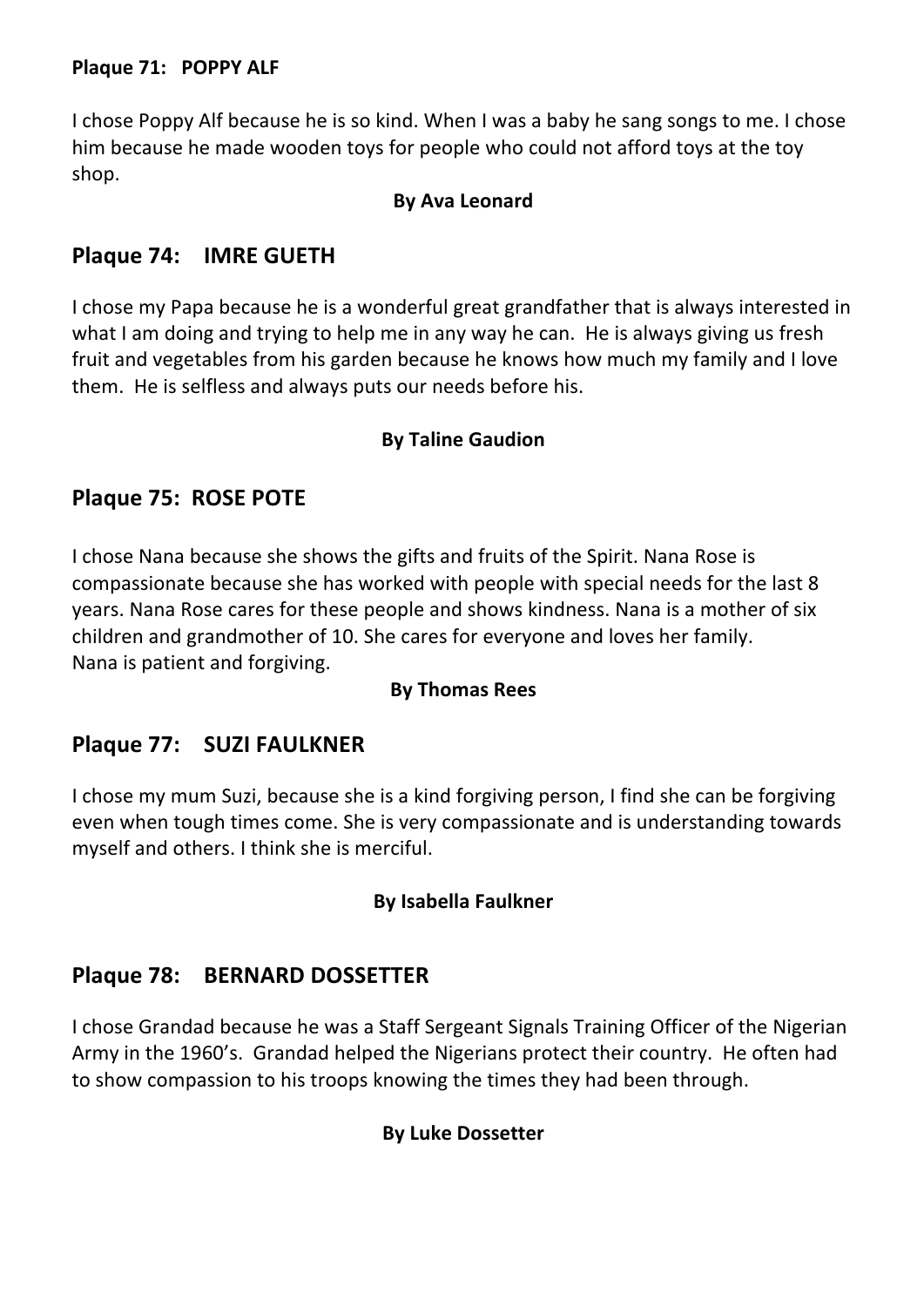# **Plaque 79: CLARE QUINN**

I chose my Nanny because she shows that she can be and is a role model. Clare goes to Church nearly every weekend. My Nanny is also very nice and caring for her grandchildren, even the oldest. Clare shows mercy to each and every person.

#### **By Alexandra Quinn**

## **Plaque 83: NEIL ARMSTRONG**

I chose my Grandpa because I thought he was merciful in his life. My Grandpa was part of the Lions Club and showed mercy by helping those in need. He would donate money and food and other things to the less fortunate countries. We should be more like my Grandpa and show love and compassion to others.

#### **By Sofia Alonso**

## **Plaque 84: PETER NEWTON**

I chose my Pa, Peter Newton because he is the dedicated President of Ryder Cheshire Foundation Australia. When he was volunteering for the Ryder Cheshire Foundation he developed a plan to build a house in East Timor which is called Klibur Domin. He created the home or the sick and disabled East Timorese people, which he visits a few times a year. He has also written a book about his experience with running the home

#### **By Charli Newton**

# **Plaque 85: MARY SULTANA**

I chose Mary Sultana because she gives up her time and goes to church every Sunday. She donates money to the church to help Caritas. She also visits her sister in a nursing home to keep her company.

#### **By Caitlyn Sultana**

## **Plaque 87: AMBER GIBSON**

I chose my Mum because she always puts everybody before her. She is kind, caring, loving, and never gives up and you look after me safely. Xoxo

#### **By Ava Gibson**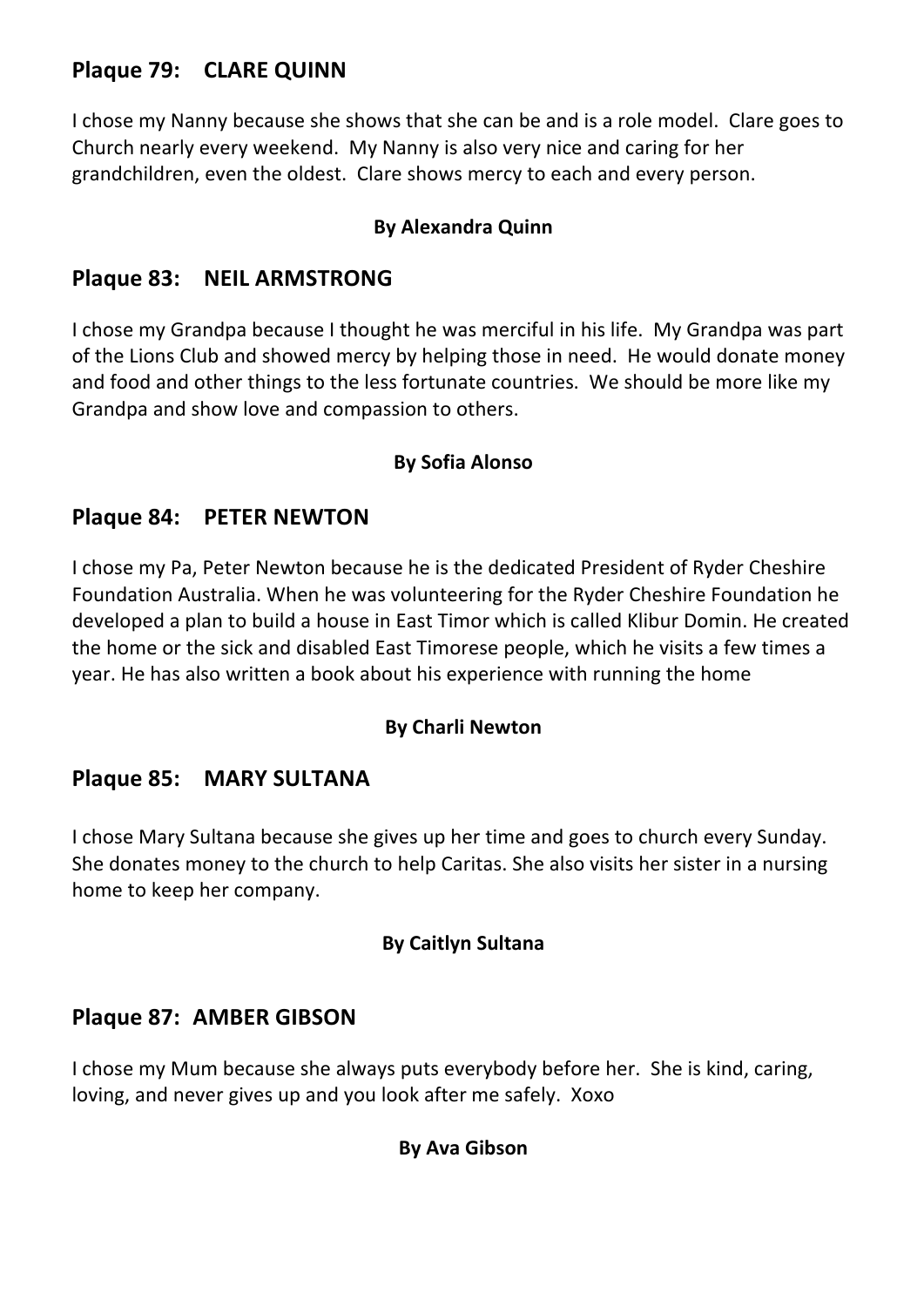# **Plaque 89: CHRISTINE PUNTURERE**

I chose Christine because she would always forgive me for my mistakes. She would care for me and she loves me! Also, in times of need or stress, she would be there to care for me.

#### **By Jacob Kingston**

# **Plaque 95: ANNA NORTHEY**

I chose Anna because she volunteered to go and live in Bali to help a volunteer organisation that provides clean energy products to people in places like Bali. These people don't have access to electricity and clean water. She distributes solar lights and things like that. This organisation is spread worldwide.

#### **By Benjamin Sette**

## **Plaque 96: KAY FICINUS**

I chose my Granny because she is very thoughtful and helpful to all of her six children and all of her 11 grandchildren. She is kind and loving and spiritual. My Granny is a model of Mercy to me because she is Merciful.

#### **By Daniel Ficinus**

## **Plaque 98: SUSAN GITTINS**

I chose my Nanna because she is a very caring, loving and generous person. She cares for me and my family and is always there for us even though she lives far away.

## **By Nicholas Zito**

## **Plaque 107: KATHLEEN DESMOND**

I chose Nan because in her younger years she suffered due to illness and spent a long time away from her family. As a consequence, she had a lot of empathy and compassion for anyone in need. Due to her physical restrictions, her way of helping people was to pray for whatever needs they had.

#### **By the Loughron and McCartney family**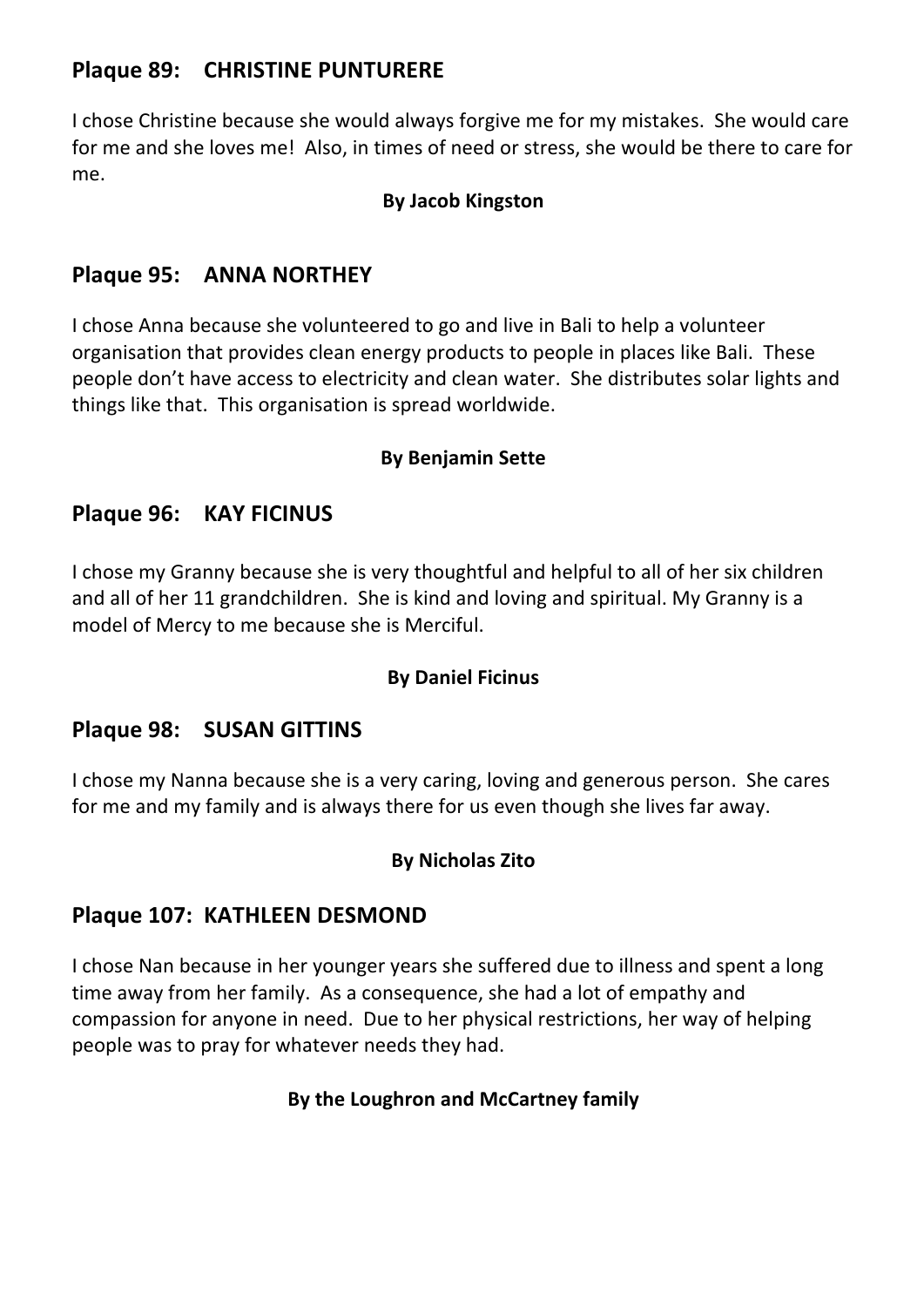# **Plaque 108: MARY FLORENCE MORRISON**

I chose my mother because she was for all who knew her, an example of mercy in action. With love, she welcomed and gave comfort to all, sheltered those in need treating them with respect, caring for them and giving them a new start. The tragedy of losing a four old son she bore with patience and without bitterness.

#### **By Nola Ryan**

## **Plaque 110: PAM HEGARTY**

I choose my wife Pamela Hegarty. We were both widowed and met through a mutual friend. I was a non-practicing catholic and we were married by a civil celebrant. Pam had a strong feeling for the catholic faith and encouraged me to attend Mass and came with me. When on holiday in Queensland the priest spoke about the RCIA programme. Later that day Pam said going to Mass and not receiving communion was not enough and she wanted to become a catholic.

On our return home Pam contacted Father Allan Mithen at Holy Spirit and arranged to attend the RCIA meetings. I attended every meeting with her in addition to making an appointment with Father Mithen to make my peace with God. Pam was accepted into the church at the Easter Vigil at Holy Spirit on  $19<sup>th</sup>$  April 2003. On our  $17<sup>th</sup>$  wedding anniversary we renewed our marriage vows at Holy Spirit. Pam has been a communion minister, taken communion to the sick at home and in hospital and we conducted Lenten meetings at our home for a number of years.

## **By Brian Hegarty**

## **Plaque 111: ELEANOR WHITE**

I chose my daughter Eleanor because she is a model of mercy to me and to all her family and friends. She does not only visit those in prison, comfort the sick, sad and lonely and wisely counsel the troubled, but she does so with generosity, kindness, grace, love and compassion. She gives forgiveness freely, willingly with abundant love

#### **By Kate Graham**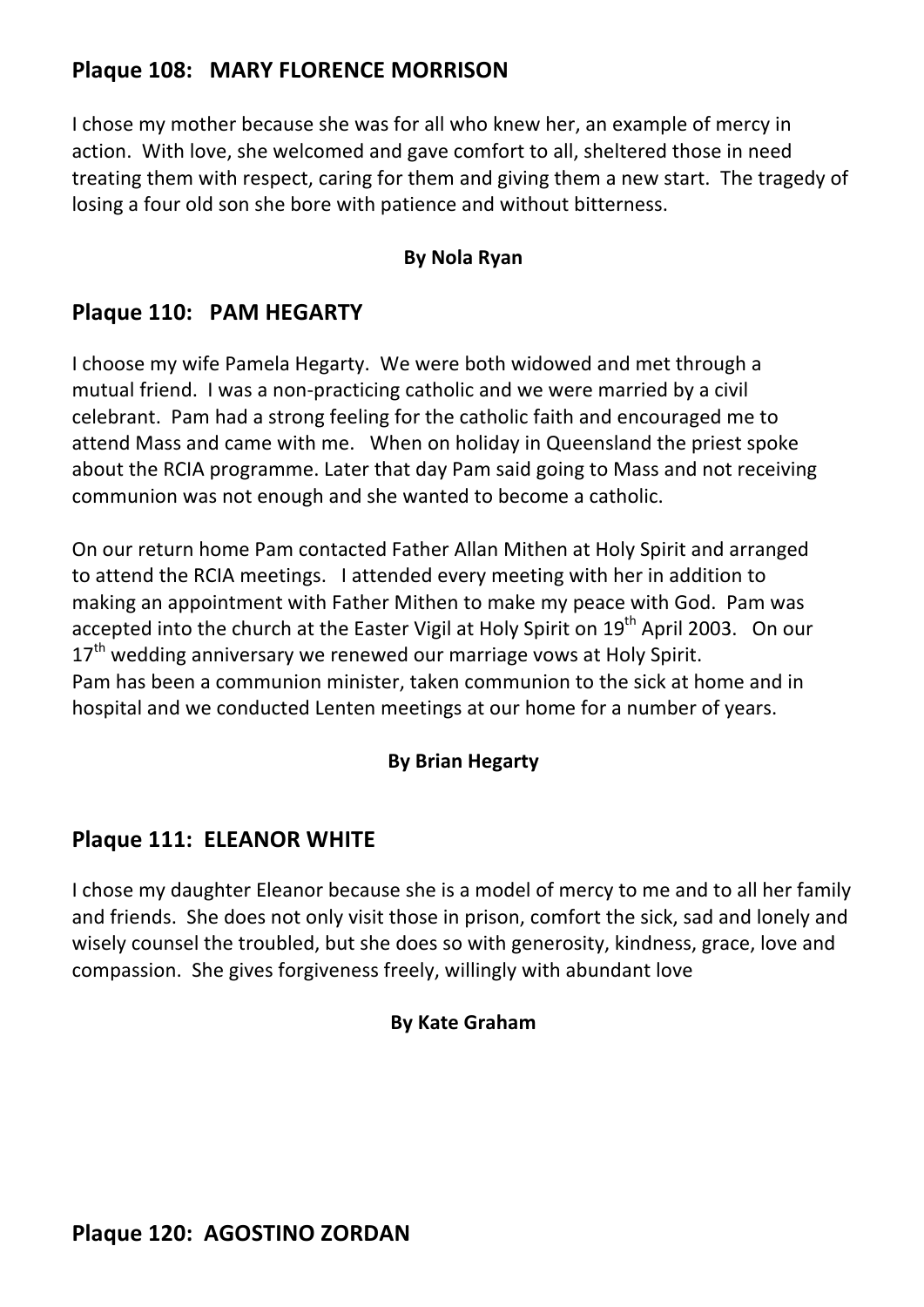I chose my father because he believed in living a life of humility. He was loved by all who knew him. Born Agostino (Gus) Zordan in 1915 in Northern Italy. During WW11, as a soldier in the army, he would write letters back home to loved ones for his fellow soldiers that were illiterate. In 1950 he moved to Australia to give his family a better way of life and greater opportunities

## **By Marg Kyle**

# **Plaque 121: TINEKE ELDERHORST**

I chose my sister because she always told me to be good. Just before she died, just after her first Communion, she held my hand and said "I'll be waiting for you in heaven, always love Jesus". These words are in my head every day.

## **By Ann Gysberts**

# **Plaque 123: SHIRLEY GRAHAM**

I chose Shirley because she is truly inspirational in her energy and passion for helping people. Apart from her total dedication to her family, Shirley volunteers her time to 'Very Special Kids' and has been seen in the company of a very large pink pig on more than one occasion!

Her involvement with Holy Spirit is enormous  $-$  from Evergreens, to the Grief and Loss Support team, Altar Servers training, and the Liturgy Team, her dedication and care is unending.

## **By Jenny Philp**

# **Plaque 124: THELMA CLARK**

I chose Aunty Thelma because she was not only my aunty, but also my best friend. When I was growing up she was the person I could talk to about anything. She never had children of her own but we spent a lot of time together going on holidays and I used to spend a lot of time at her house. She was always so kind and pleasant to everyone she met and loved me unconditionally.

#### **By Barbara McGowan**

# **Plaque 125: BEATRICE AND LESLIE ELIAS**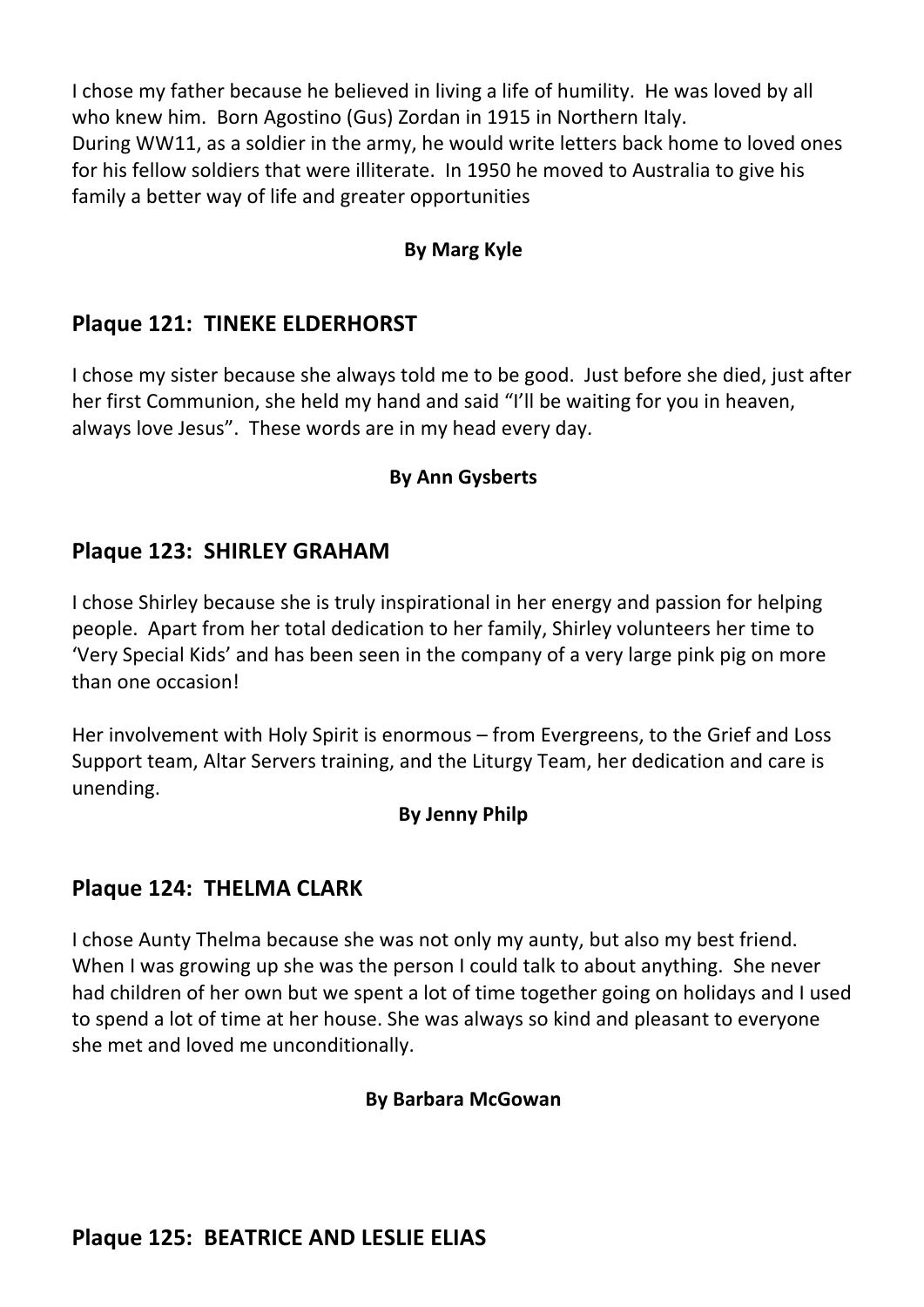I chose my parents because they helped many people throughout their lives. During WW11 by "slightly overbrowning" pies and pasties in their pie shop and reducing prices (or giving for free) to enable needy people to have a meal with dignity, then over many years taking food to families in need. They never had much money but helped many in need.

# **By Yvonne Dowsey**

# **Plaque 126: JAMES DESMOND**

I chose Grandpa because he was dedicated to his faith and living how God wants us to. Leading by example and passing on important Christian values, including being kind, compassionate, faithful, respectful and loving. Admired by his 5 children, 17 grandchildren, 10 great grandchildren and everyone who met him.

#### **By John & Bernadette Loughron Belinda & Xavier McCartney**

# **Plaque 128: WHO AM I?**

Look for a 'face of mercy' in your life during the coming week and say thank you to them and thank you to God for them.

# **Plaque 132: FR EUGENE SAN**

Our family has chosen Fr Eugene San, SAC as our Model of Mercy. As parish priest at Holy Spirit we have come to know him personally, in times of joy and sorrow. We find him to be a model of humility and service to others, of dedication and compassion, one who is committed to striving for others. He deserves to be our Model of Mercy although he will be very embarrassed if he ever finds out.

## **By the Volombello Family**

# **Plaque 135: MY DAUGHTER, GRANDDAUGHTER, PARISH HOUSE AND EVEGREEN FAMILY**

I chose the above because they are always there for me. My family always make sure I am alright. The Evergreens are there for me and make sure I get to Mass and trips. The Parish House girls all get me to the shops on Wednesdays and I get a lovely cup of coffee and a chat. Thankyou

**By Betty McWade Plaque 136: KEVIN & PAT CALLANAN**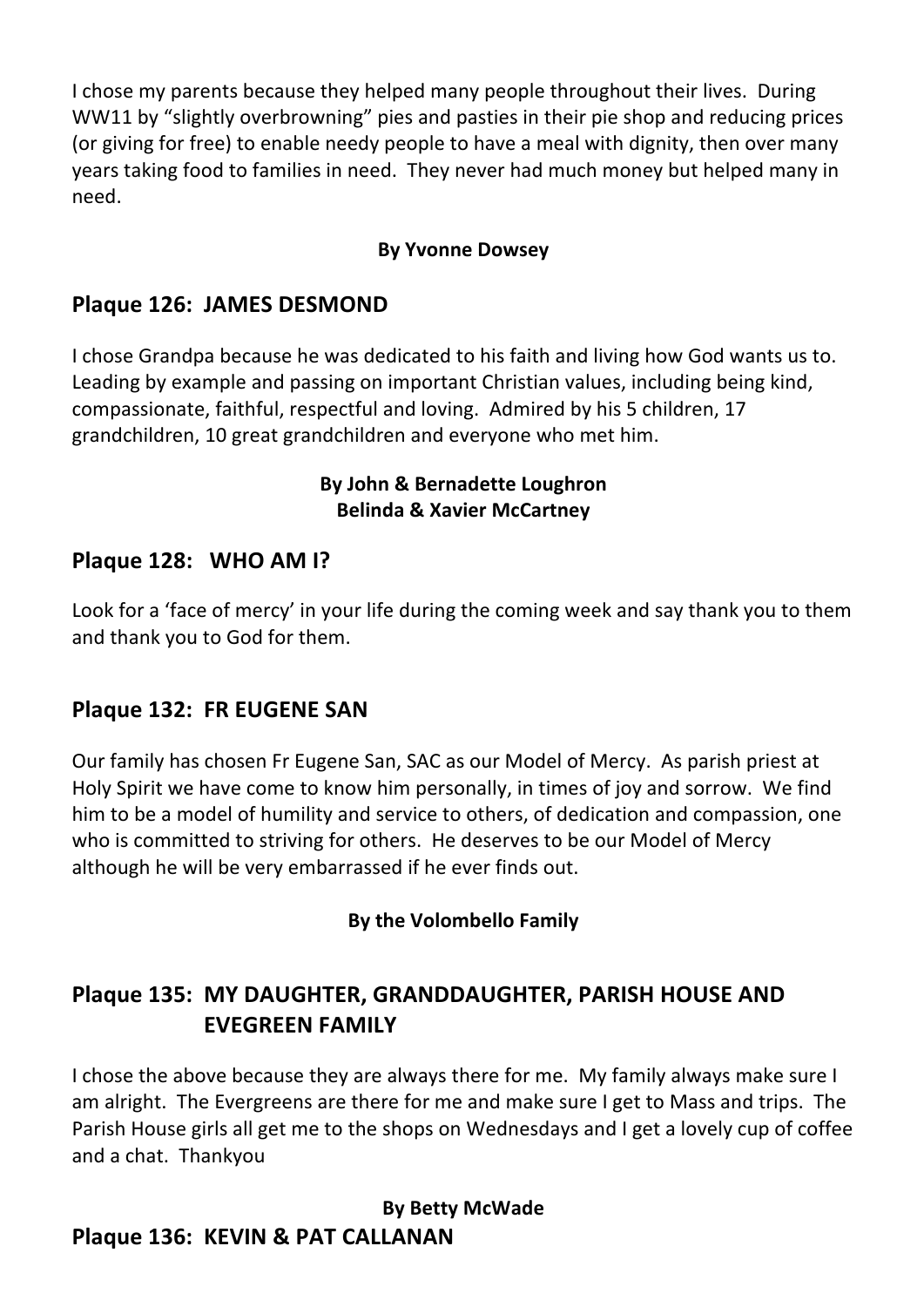I chose my Uncle Kev and Aunty Pat as models of mercy because of the inspiring way their faith informed their lives. During the refugee crisis in the late 1970's, when thousands of Vietnamese 'boat' people arrived in Australia, they opened their home to one young refugee couple Tuyen and Tuoi Do. Pat and Kevin offered support and a new start in life for them by providing accommodation in their garage which had been recently refitted. All this while maintaining a normal life with their own family, with 3 teenagers still at home. Tuyen and Tuoi stayed with them for 9 months before moving on to integrate into Australian life. In the process they became an important part of Kevin and Pat's family (and our extended family)

Kevin was also a regular volunteer for many years at St Mary's House of Welcome in Fitzroy, a commitment that Pat took over after Kevin's sudden death at aged 56, and continued for another 20 years. The love, compassion and work for social justice they modelled, continues to inspire me and I feel so blessed to have them as a beloved Uncle and Aunty.

## **By Mary Ryan**

# **Plaque 137: FRANK AND JUNE McCLELLAND**

I chose my parents because they were wonderful parents to us 5 children. Each of us had difficulties as we went along. Frank and June supported us financially and emotionally. We were always held in their love, and they showed that love openly. We hold their memory with love, gratitude and honour.

## **By Sr. Marian McClelland**

# **Plaque 142: RITA IGNATIUS and SR. MARGARET IGNATIUS R.S.M.**

I chose my grandmother Rita who had thirteen daughters and was the matriarch of our family. She was a faith-filled person, loving, kind, fun to be with and full of wisdom. Like Grandma, Aunty Margaret, a Mercy Sister, guided me through difficult times.

## **By Damien Shepherd**

# **Plaque 147: TOMMY BEIRNE**

I chose my father because he taught me to treat everyone I meet with courtesy and kindness, always saying....it costs nothing to be nice....

## **By Ida Brotherton**

**Plaque 148: PAOLO ULIANA**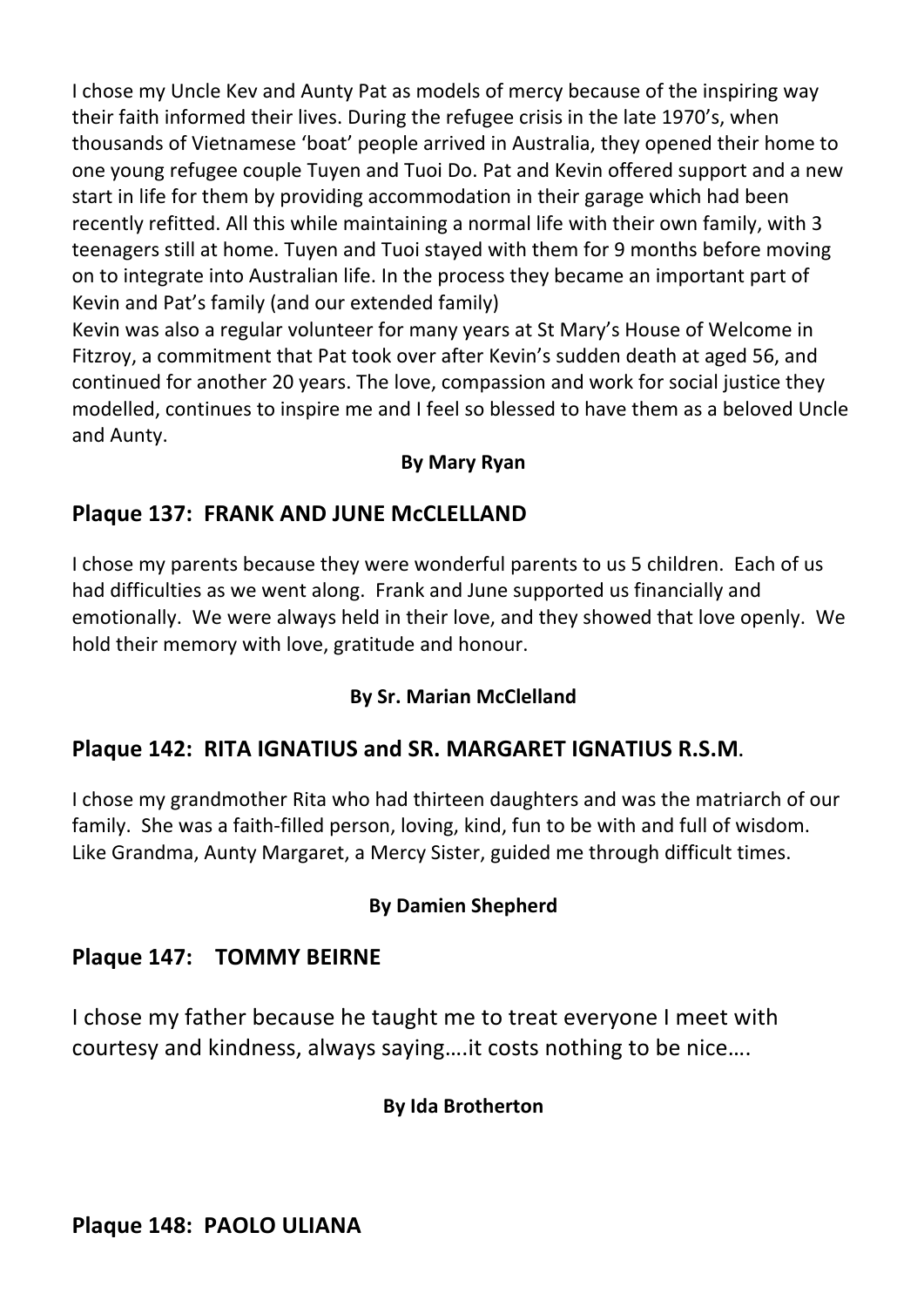Mercy is about having compassion and forgiveness towards someone whom it is within one's power to punish or harm.

I chose Paolo because as a father and husband and as leader of the family, he showed great compassion towards his children. He would not judge your decisions, especially poorly made ones, but rather was forgiving and understanding.

#### **By Rose Liliana**

## **Plaque 152: THE GOOD SAMARITAN**

#### **By TBA**

## **Plaque 157: MARY BRESNAN R.I.P.**

I chose Mary Bresnan because she has been a "model of mercy" for me. When Mary was a Parish House Team Member, she impressed me with her faith commitment and down to earth, coping skills, with any issues that came her way. I learned that not all problems are solvable and sometimes, one has to accept people and situations just as they are.

#### **By Jean Smith**

## **Plaque 160: MARIA C GYSBERTS**

I chose my mother because she found great strength in her faith and had a great devotion for the Virgin Mary. As a child she experienced WWI in occupied Belgium. As a married woman with eight children faced war again WWII in the Netherlands. She got through all these bad times in silent prayers.

#### **By Keith Gysberts**

## **Plaque 162: BARBARA McGOWAN**

I chose Barbara because I have known her for many years but did not fully realise the depth of her love and caring for the elderly of our parish.

I am now blessed with a closer relationship and find, without ever having to ask, Barbara is there when I need her and I watch as she spreads her wings throughout the retirement village where I live.

#### **By Roma Canty**

## **Plaque 165: MARIE CAHILL**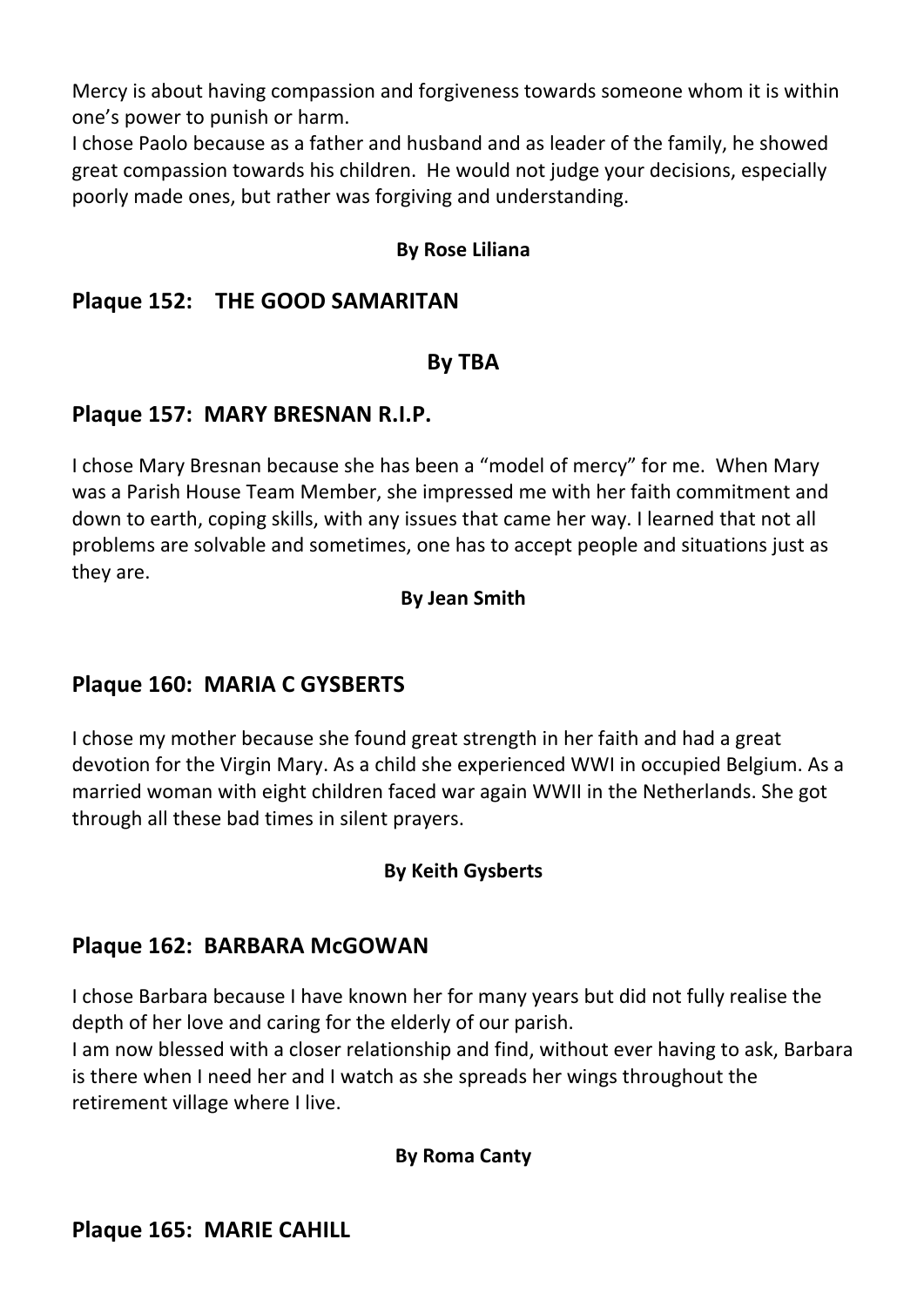I chose my Aunt Marie. She has no children of her own, but she has 15 nieces and nephews and has always shown tremendous love, dedication and generosity to all of us and all our children and now our children's children.

She is interested in everything we do and always welcomes any new additions to our family. She has generously and quietly offered help if any of us have experienced hardship, never seeking attention. She has a steadfast faith and I have always considered her to be a person of mercy. I thank God for her presence in our family.

#### **By Annette Young**

# Plaque 166: SR. KATHLEEN IGNATIUS R.S.M.

I chose Aunty Kathleen because she shows mercy and has always been a special person in my life. She is always kind and caring and gives me advice when I need it. She is generous with her time, taking me on train trips and outings. She shares with me her faith passed on by her mother, who is my grandmother.

#### **By Angela Shepherd**

## **Plaque 167: JOSEPH VAN KONYNENBURG** - My Father-in-law

Steel fabricator - Lover of music, singing, enjoyment of life and people. Lived through two World Wars, was injured and suffered terrible deprivation, fear for his family and witness to many hideous acts of war, but never uttered a word of hatred towards those perpetrators of these acts - Never judged people

# **THOMAS JOSEPH O'KEEFE - My Father**

Road maker, Farmer, Council worker - Lover of poetry, music and people. "Never make judgements of people - you don't know where they have come from" "There is never justification for unkindness to man or animal".

How lucky was I to have two men of such mercy in my life?

# **By Helen Konynenburg**

**Plaque 170: JANE JACINTO**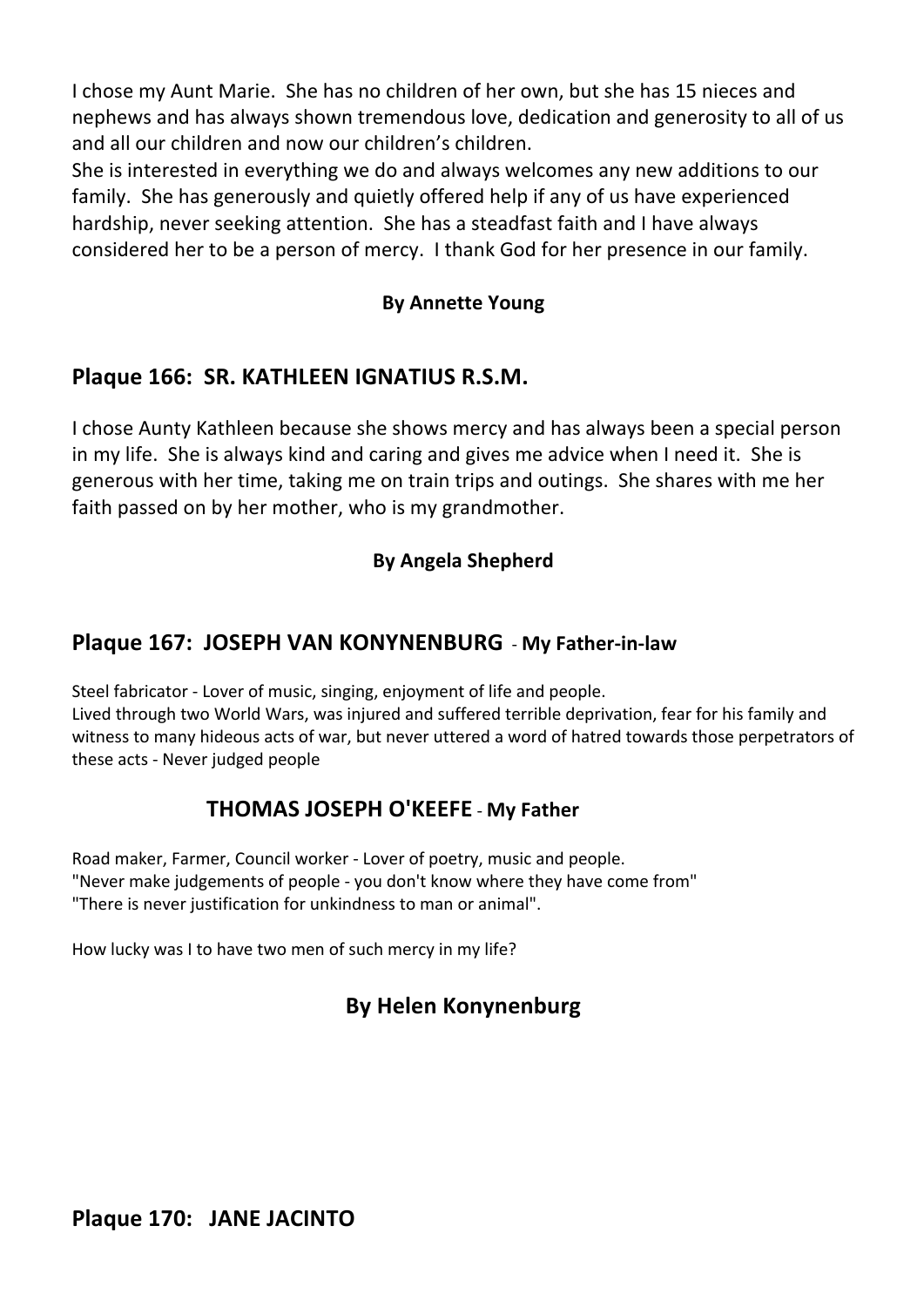I chose my mother because my mother was a very simple woman. All the values we have today; love, forgiveness, sharing and kindness are because of her teachings. Most of all she taught us "how to pray". She loved Jesus, and she taught us to believe and follow him.

#### **By Flavia**

# **Plaque 172: FR TERRY NAUGHTON MSC**

I chose Fr Terry Naughton MSC because he has been a fried of our family for over 30 decades. Our family consists of 6 diverse individuals. Whilst journeying with us through life's' travails and joys, Terry has never faltered in expressing his love for our family through his consistency, care, compassion and unconditional acceptance. He is without doubt our family's heart of mercy and compassion

# **By Denise and David Carl**

# **Plaque 178 SR ANGELA O'DONOGHUE RGS**

I chose Sr Angela as my model of mercy because she is also my Aunty Kath, the only sister of my mum. Throughout my life I have been privileged to witness her commitment to her faith and family. She first entered the Good Shepherd order in her early twenties, but returned home before her final vows to care for her mother who had become ill. She nursed both my grandparents until they died and re-entered the convent at the age of 44. She will turn 100 years old on the  $11<sup>th</sup>$  August. Although now frail in body, her mind and spirit are an inspiration to all who know her.

# **By Mary Ryan**

# **Plaque 180: PETER REARDON**

I chose my Dad, Peter Reardon because he has given decades of service and dedication in his professional, community and family life. His sacrifices ensured our family had the best opportunities growing up and his support enabled my sisters and I to become the women we are today.

## **By Emily Woodhams**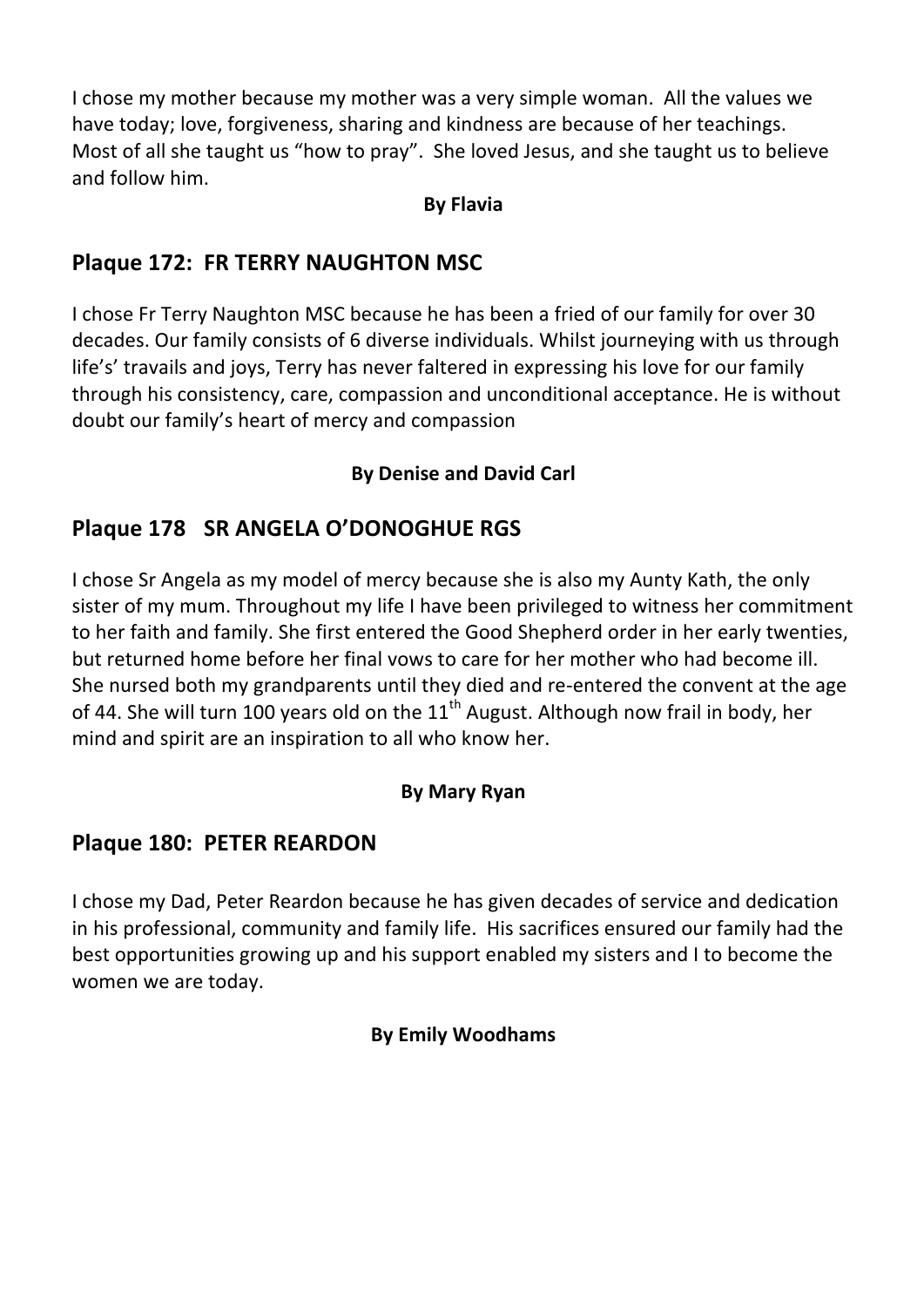# **Plaque 184: KATHY REARDON**

I chose my Mum, Kathy Reardon because her selflessness and generosity have been a model for me to follow, especially since becoming a mother myself.

I pray that my children will see me the same way I see Mum – someone that will always be there for them and love them unconditionally.

#### **By Emily Woodhams**

# **Plaque 185: ROBYN VORHERR**

I chose Robyn because I am very blessed to have been so well loved and cared for my daughter, along with others. Being dedicated for 39 years to nursing thousands of patients, one area being "Casualty Emergency" which is a tough gig.

God's grace has shone through and that's mercy.

#### **By Angela Orwin**

# **Plaque 190: SUZIE MASCARENHAS**

I chose my mum Suzie because she always puts everyone else's needs in front of her own. The most significant example is when she hid her diagnosis of breast cancer from us during my wedding time, till I was back from my honeymoon. She did not want to ruin my special day. Thank you mum - my role model. We love you.

#### **By Etta D'souza**

## **Plaque 193: BILL AND SHIRLEY WEBB**

I chose Bill and Shirley Webb as they showed unconditional love to everyone they met. Bill was a prisoner of war in Changi in WW2 and suffered for 3 years. But together with Shirley he used this experience to teach their children the power of love and forgiveness. 

They taught through example how to live faith filled and compassionate lives to their 7 children and families.

# **By Phillipa Higgins**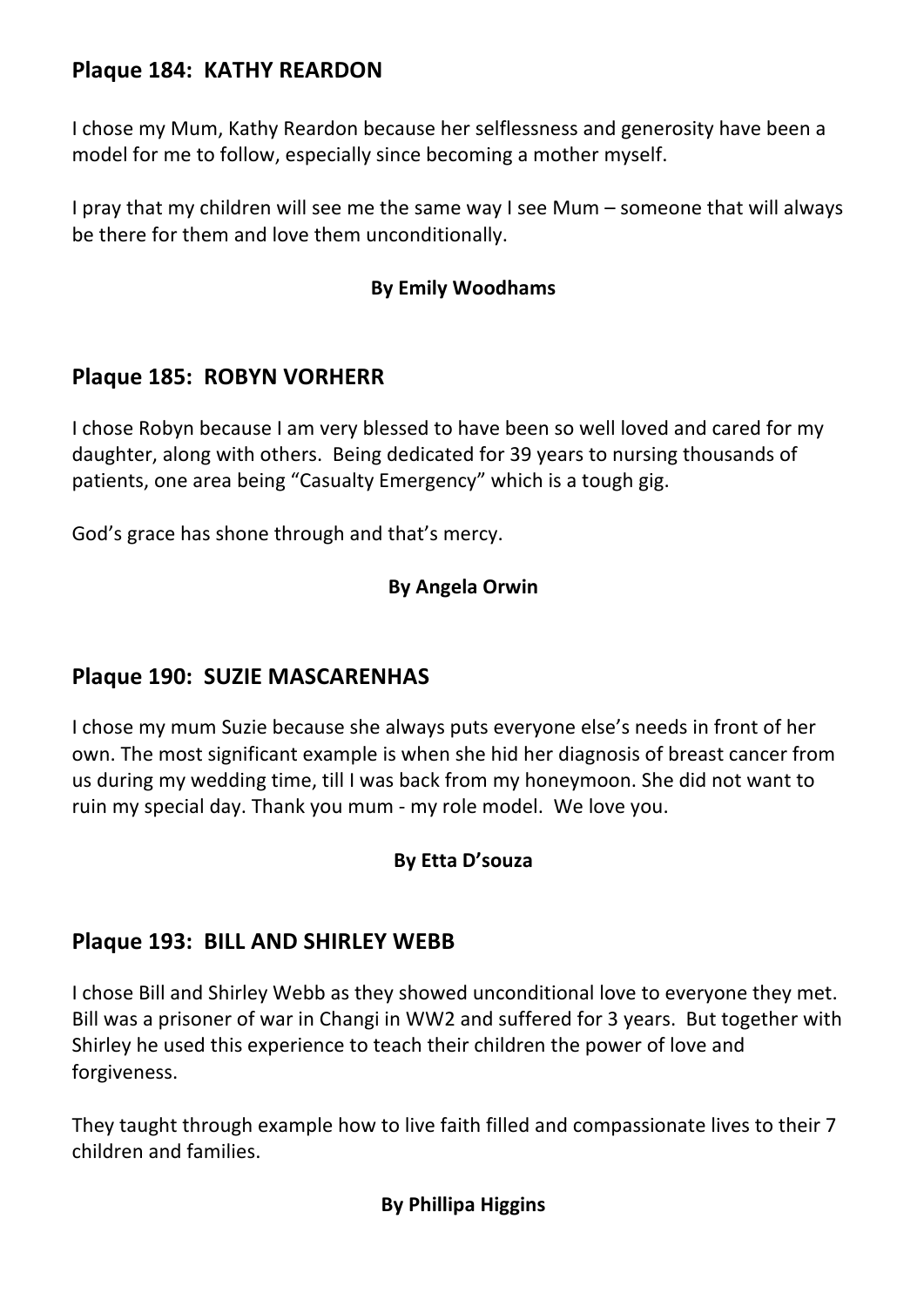# **Plaque 194: ANGELA MERKEL**

Angela Merkel orchestrated the most generous, openhearted gesture of recent history blossoming from Germany, the country that within living memory (and beyond) blew apart the European continent, and then the world, by taking to gruesome extremes all the forces its Chancellor strives to hold in check: nationalism, nativism, selfrighteousness, reversion to arms. Angela welcomed refugees with open arms when so many other nations were closing their borders. She showed courage, compassion and mercy, something that many leaders seem to lack.

#### **By Marisa Matthys**